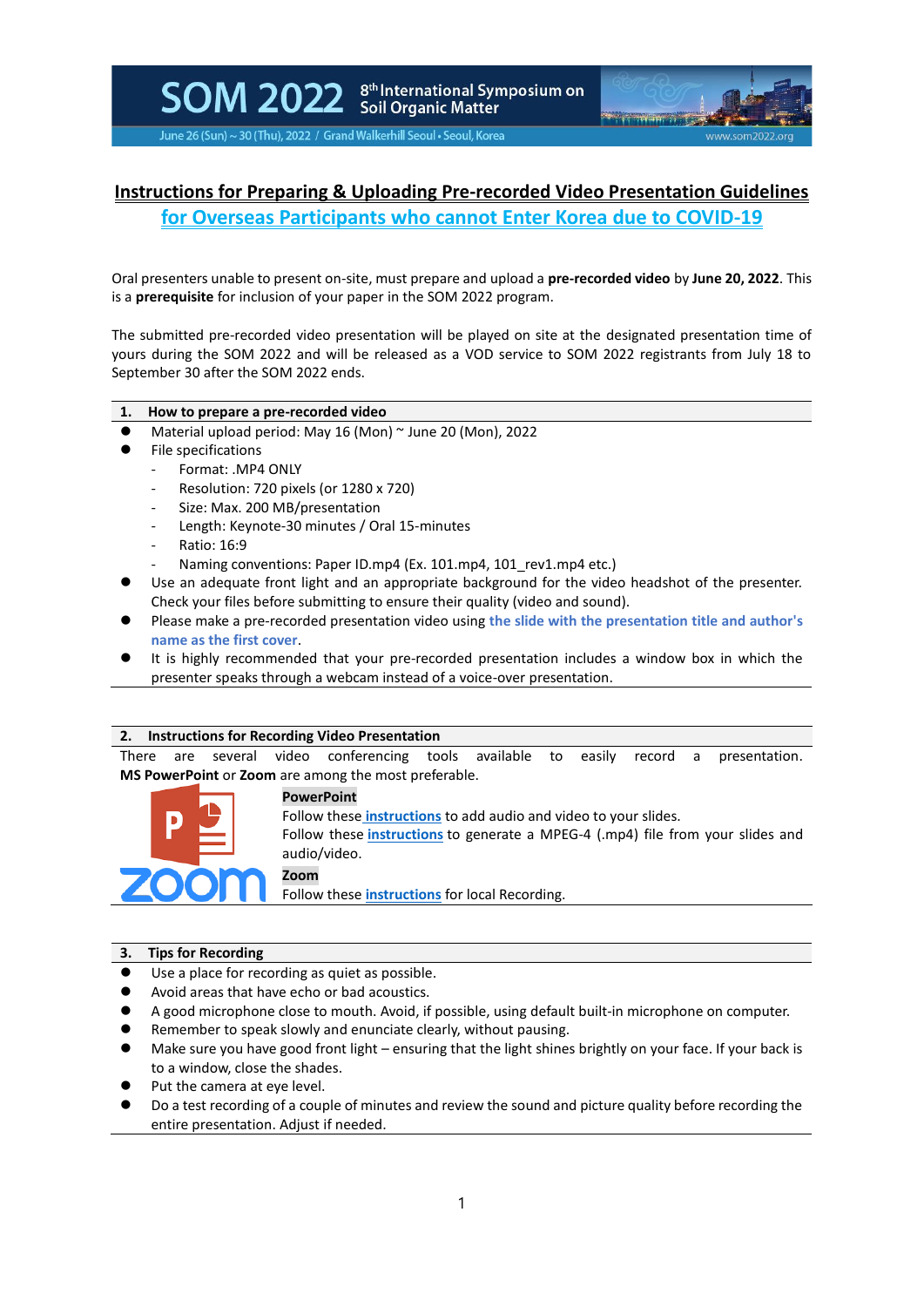

June 26 (Sun) ~ 30 (Thu), 2022 / Grand Walkerhill Seoul . Seoul, Korea



- A. Log in at the SOM 2022 website: SOM 2022 ConfTool Pro Login
- B. Click "Your Submissions" button on your Overview page.

| You can select from the following options:                                                               |                                                                                                     |
|----------------------------------------------------------------------------------------------------------|-----------------------------------------------------------------------------------------------------|
| Pour Submissions                                                                                         |                                                                                                     |
| Here you can submit new contributions and manage your submitted contributions.                           |                                                                                                     |
| You have submitted 1 contribution(s).                                                                    |                                                                                                     |
| <b>A</b> Register as Participant                                                                         |                                                                                                     |
| Here you can register for conference participation.                                                      |                                                                                                     |
| <b><i>P</i></b> . Show User Account Details                                                              |                                                                                                     |
| Here you can access the personal data of your user account.                                              |                                                                                                     |
| <b>2</b> Edit User Account Details                                                                       |                                                                                                     |
| Here you can update your personal user data.                                                             |                                                                                                     |
| $\otimes$ Logout                                                                                         |                                                                                                     |
| Please sign out when you are finished to prevent unauthorized access to your account.                    |                                                                                                     |
|                                                                                                          |                                                                                                     |
| Sign out and return to the website "8th International Symposium on Soil Organic Matter".                 |                                                                                                     |
|                                                                                                          | Print View                                                                                          |
| Contact and Legal Notice · Contact Address: info@som2022.org<br>Privacy Statement - Conference: SOM 2022 | Conference Software - ConfTool Pro 2.6.143+TC+CC<br>2001-2022 by Dr. H. Weinreich, Hamburg, Germany |
| Click "Final Upload" which is highlighted in yellow.                                                     |                                                                                                     |
| <b>Overview &gt; Your Submissions</b>                                                                    |                                                                                                     |



| You have submitted one or more contributions, which you see listed here:                                 |                                                                                                                |
|----------------------------------------------------------------------------------------------------------|----------------------------------------------------------------------------------------------------------------|
|                                                                                                          | ▶ Show Abstract<br>▶ Contribution Details<br>▶ Review Results<br>▶ Final Upload<br>▶ Electronic Copyright Form |
| This contribution has been accepted.                                                                     |                                                                                                                |
| <b>Overview &gt; Your Submissions</b>                                                                    | $\circledcirc$ $\uparrow$<br>Print View $\ominus$                                                              |
| Contact and Legal Notice - Contact Address: info@som2022.org<br>Privacy Statement · Conference: SOM 2022 | Conference Software - ConfTool Pro 2.6.143+TC+CC<br>2001-2022 by Dr. H. Weinreich, Hamburg, Germany            |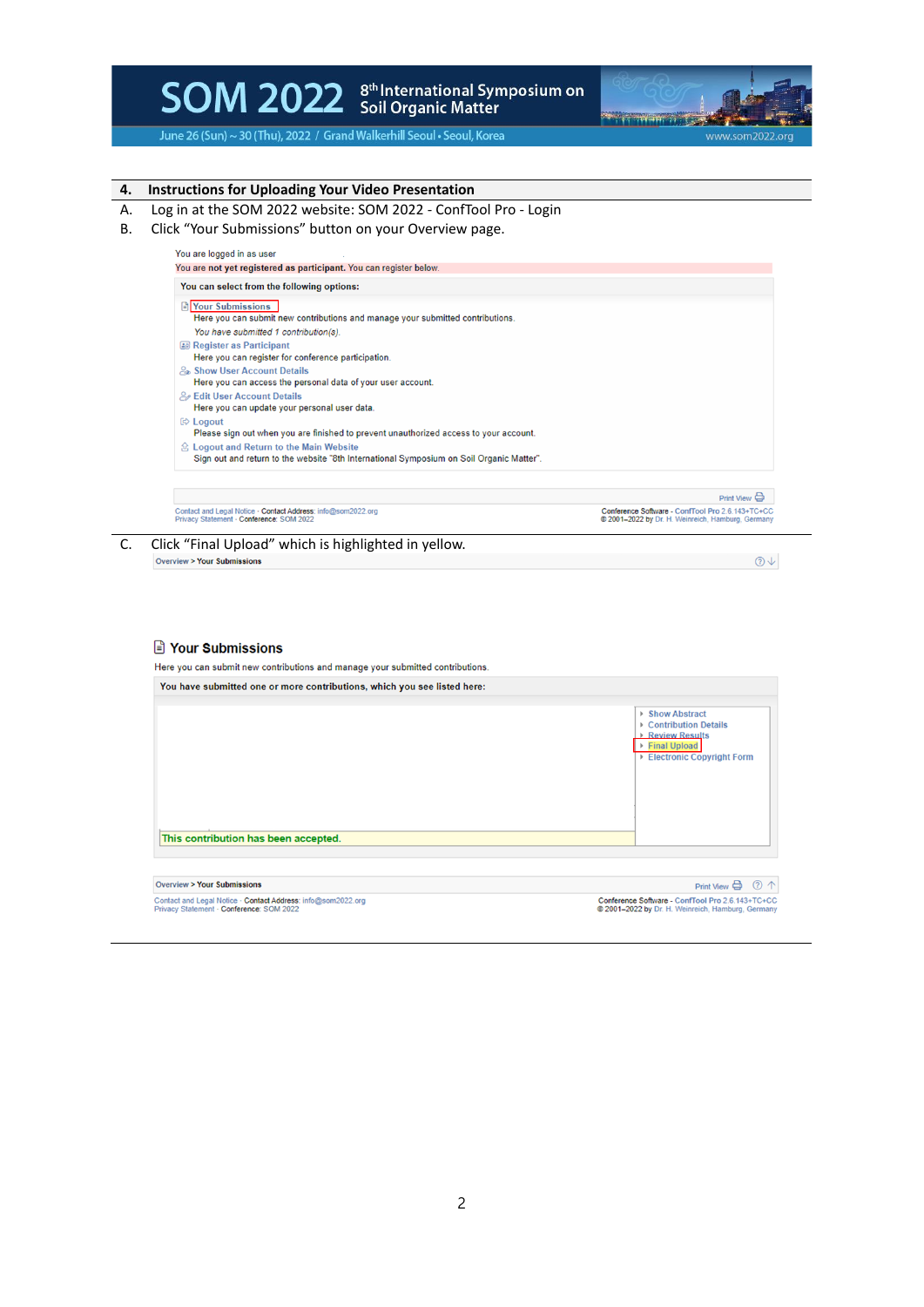

June 26 (Sun) ~ 30 (Thu), 2022 / Grand Walkerhill Seoul . Seoul, Korea

D. Read the "Recording and VOD Service Authorization Form" and check the box to submit the from.<br>  $\downarrow$ 

**Electronic Copyright Form** 

To publish your contribution, the copyright form has to be signed. Please read the instructions below.

**Contribution Details** 

| <b>RECORDING and VOD SERVICE AUTHORIZATION FORM</b> |                                                                                                                                                                                                                                                                                                               |  |
|-----------------------------------------------------|---------------------------------------------------------------------------------------------------------------------------------------------------------------------------------------------------------------------------------------------------------------------------------------------------------------|--|
|                                                     | I hereby authorize the organizing committee of the 8 <sup>th</sup> International Symposium on Soil Organic Matter<br>(SOM 2022) or its agents to record my presentation during the SOM 2022 and use it for VOD service.<br>I understand that my presentation(s) are recorded and used as follows.             |  |
|                                                     |                                                                                                                                                                                                                                                                                                               |  |
|                                                     | • All or part of presentations, comments, documents, presentation slides and videos presented will<br>be recorded<br>• Recorded my presentation will be provided as a VOD service to SOM 2022 registrants only through<br>the SOM 2022 official website (www.som2022.org) from July 18 to September 30, 2022. |  |
|                                                     | I further understand that I am solely responsible for any errors or malfunctions in the presentation<br>materials that occur during or after the session.<br>Also, I will not ask the SOM 2022 Organizing Committee or its agent to pay any money for the use of<br>my presentations for the VOD service.     |  |
|                                                     |                                                                                                                                                                                                                                                                                                               |  |
|                                                     | And I also confirm that this this form has been approved by all authors of this abstract (or paper).                                                                                                                                                                                                          |  |
|                                                     | Subject to the provisions above, this consent does not deprive me of any rights I may have to my<br>lecture materials and/or videos.                                                                                                                                                                          |  |
| * Confirm Copyright Form                            | Select checkbox to agree with the above terms.                                                                                                                                                                                                                                                                |  |
|                                                     | Please note that a confirmation e-mail will be sent to all authors.                                                                                                                                                                                                                                           |  |
|                                                     | <b>Submit Copyright Form</b>                                                                                                                                                                                                                                                                                  |  |